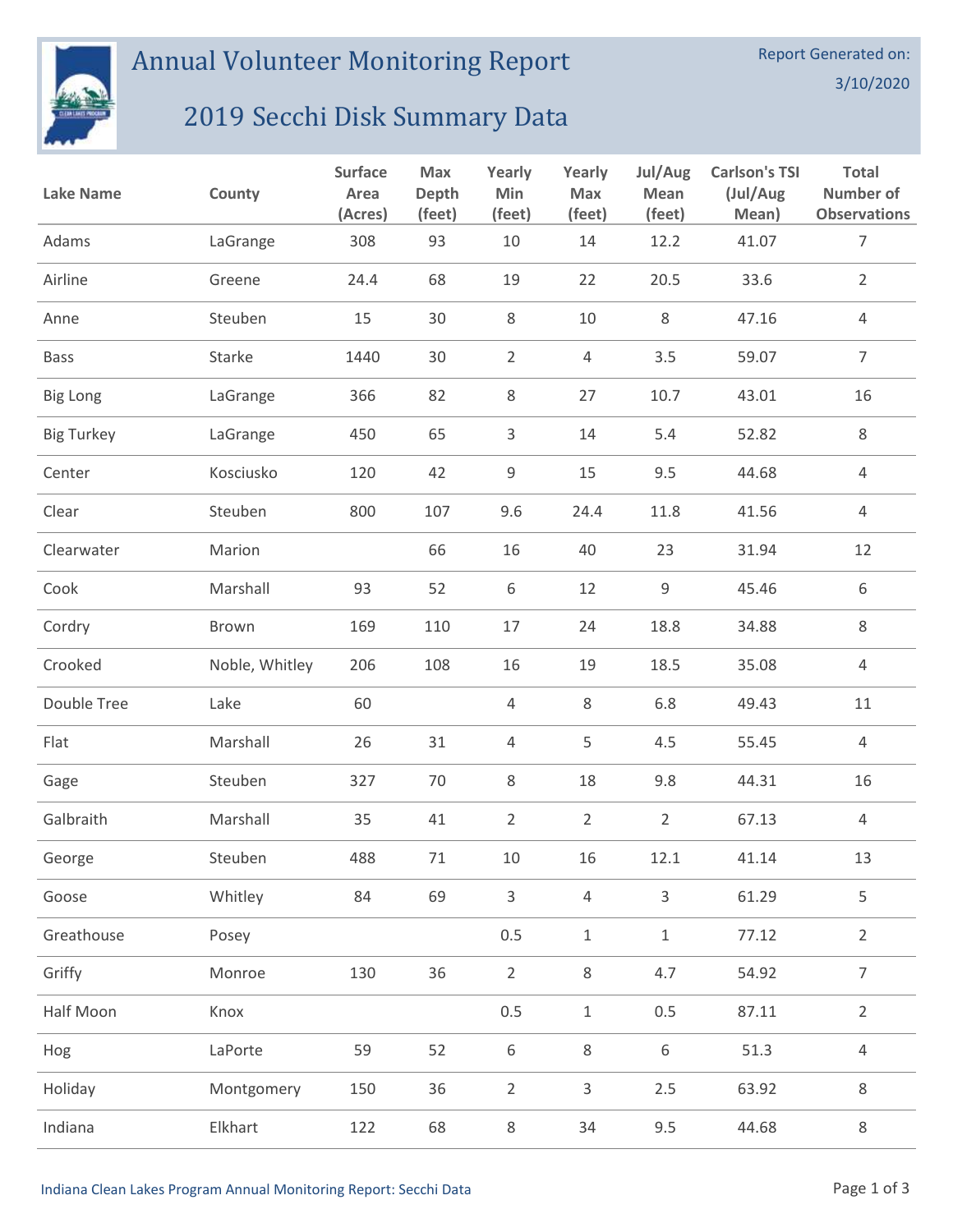| <b>Lake Name</b>  | County    | <b>Surface</b><br>Area<br>(Acres) | <b>Max</b><br><b>Depth</b><br>(feet) | Yearly<br>Min<br>(feet) | Yearly<br><b>Max</b><br>(feet) | Jul/Aug<br><b>Mean</b><br>(feet) | <b>Carlson's TSI</b><br>(Jul/Aug<br>Mean) | Total<br><b>Number of</b><br><b>Observations</b> |
|-------------------|-----------|-----------------------------------|--------------------------------------|-------------------------|--------------------------------|----------------------------------|-------------------------------------------|--------------------------------------------------|
| Irish             | Kosciusko | 187                               | 34                                   | 6                       | $\overline{7}$                 | 6.5                              | 50.15                                     | $\overline{2}$                                   |
| James             | Kosciusko | 707                               | 123                                  | 6                       | 6                              | $\overline{7}$                   | 49.08                                     | $\mathbf 1$                                      |
| James             | Kosciusko | 282                               | 63                                   | 6                       | 8                              | $\overline{7}$                   | 49.08                                     | 4                                                |
| James             | Steuben   | 1034                              | 86                                   | 9                       | 13                             | 11                               | 42.57                                     | 5                                                |
| Knapp             | Noble     | 88                                | 59                                   | $\overline{4}$          | 10                             | 5.4                              | 52.7                                      | 20                                               |
| Koontz            | Starke    | 346                               | 31                                   | 3                       | 10                             | 3.6                              | 58.66                                     | 12                                               |
| Lake of the Woods | Marshall  | 416                               | 48                                   | $\overline{4}$          | $\mathsf 9$                    | $\overline{4}$                   | 57.14                                     | 4                                                |
| Lamb              | Johnson   | 425                               | 65                                   | $\overline{2}$          | 8                              | 5.5                              | 52.56                                     | 16                                               |
| Little Crooked    | Whitley   | 11                                | 50                                   | 2.6                     | 6                              | 3.8                              | 57.88                                     | 4                                                |
| Little Turkey     | LaGrange  | 135                               | 30                                   | 4                       | $\overline{7}$                 | $\overline{4}$                   | 57.14                                     | $\overline{7}$                                   |
| Long Pond Anson's | Knox      |                                   |                                      | 0.5                     | $\mathbf{1}$                   | 0.5                              | 87.11                                     | $\overline{2}$                                   |
| Long Pond Gibson  | Gibson    |                                   |                                      | $\mathbf 1$             | $\mathbf 1$                    | $\,1\,$                          | 77.12                                     | $\overline{2}$                                   |
| Long Pond Knox    | Knox      |                                   |                                      | $\mathbf 1$             | $\mathbf 1$                    | $\mathbf{1}$                     | 77.12                                     | $\mathsf{3}$                                     |
| Louise            | Porter    | 228                               | 34                                   | $\overline{2}$          | 7                              | 5                                | 53.93                                     | 6                                                |
| Mackey            | Posey     |                                   |                                      | 0.5                     | 1                              | $\mathbf{1}$                     | 77.12                                     | 3                                                |
| Manitou           | Fulton    | 713                               | 44                                   | $\overline{2}$          | $\overline{7}$                 | 2.2                              | 65.76                                     | 10                                               |
| Martin            | LaGrange  | 26                                | 56                                   | 3                       | $7^{\circ}$                    | 5.2                              | 53.23                                     | 9                                                |
| Maxinkuckee       | Marshall  | 1854                              | 88                                   | $\overline{7}$          | 22                             | 9                                | 45.46                                     | $\,$ 6 $\,$                                      |
| Monroe (Lower)    | Monroe    | 10750                             | 55                                   | $\overline{4}$          | 10                             | $\overline{7}$                   | 49.08                                     | $\overline{4}$                                   |
| <b>Myers</b>      | Marshall  | 96                                | 54                                   | 8                       | 16                             | $\mathsf 9$                      | 45.46                                     | $\overline{4}$                                   |
| North Twin        | LaGrange  | 135                               | 38                                   | 8                       | 26                             | 8.8                              | 45.78                                     | 12                                               |
| Old               | Whitley   | 32                                | 42                                   | 6                       | 6                              | 6                                | 51.3                                      | $\mathsf{3}$                                     |
| Ole Swimming Hole | Morgan    | 110                               | 27                                   | $1\,$                   | $\overline{4}$                 | 3.3                              | 59.77                                     | $\overline{7}$                                   |
| Olin              | LaGrange  | 103                               | 82                                   | $\overline{4}$          | 14                             | 8                                | 47.16                                     | $\mathsf 9$                                      |
| Oliver            | LaGrange  | 371                               | 91                                   | 4                       | 17                             | 5.8                              | 51.91                                     | $\overline{7}$                                   |
| Oswego            | Kosciusko | 83                                | 36                                   | 6                       | 9                              | $\overline{7}$                   | 49.08                                     | 5                                                |
| Papakeechie       | Kosciusko | 178                               | 40                                   | 9                       | 50                             | 9.5                              | 44.68                                     | 5                                                |